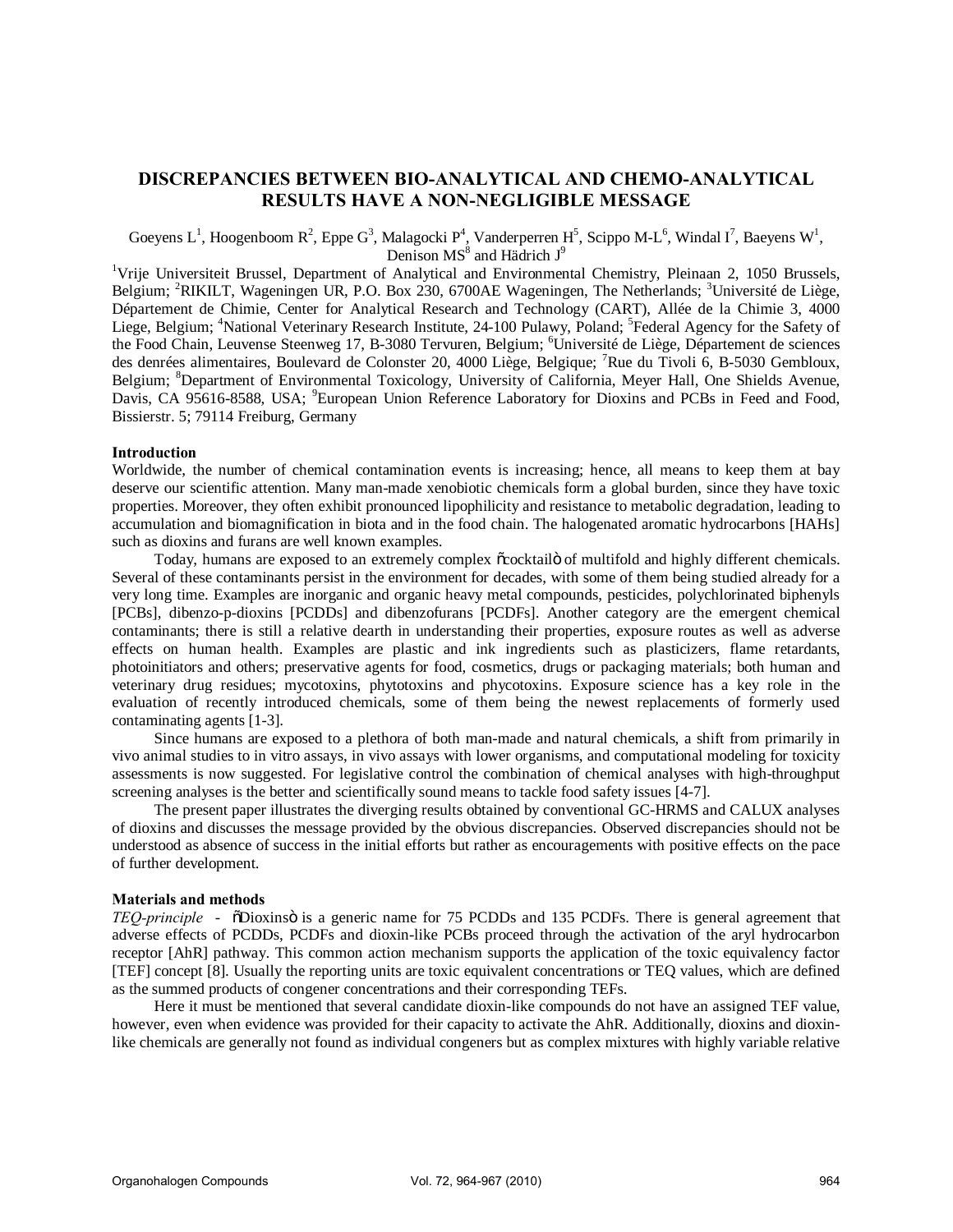and absolute congener concentrations. The molecular mechanism for their biological effects is at the basis of a bioanalytical approach.

*Detection methods* - Capillary gas chromatography in combination with high-resolution mass spectroscopy [GC-HRMS] is currently considered to be the reference technique for the determination of PCDDs, PCDFs and dioxinlike PCBs. It is characterized by good selectivity, measurement precision and accuracy.

The Chemical Activated LUciferase gene eXpression [CALUX] in vitro cell bioassay is a mechanistically based technique that detects all AhR agonists [9-10]. The method is applicable to food and feed matrices [11-17], human fluids [18 6 19] and environmental samples such as marine biological matrices and sediments [20- 23]. A detailed examination of the critical methodological parameters and aspects of the CALUX assay, that can affect the quality and accuracy of the analyses, has already been published [24]. Since CALUX and GC-HRMS results have a different meaning, CALUX results are referred to as bioassay equivalent concentrations or BEQs rather than TEQs.

#### **Results**

*Human fluids* - Van Wouwe et al. [18] compared GC-HRMS and CALUX results for dioxin levels in 341 human plasma samples. The GC-HRMS values ranged from 1.8 to 93.2 pg TEQ/g fat [median: 22.8], whereas the CALUX results ranged from 5.6 to 103.1 pg TEQ/g fat [median : 40.6]. The least square linear regression was CALUX = 0.74 GC-HRMS + 22.69 [Figure 1]. A significant but fairly low correlation coefficient of 0.64 referred to considerable data scattering, however. Additionally, a CALUX over GC-HRMS ratio versus GC-HRMS plot illustrated the importance of the CALUX excess values at the lowest contamination levels.



*Figure 1. CALUX versus GC-HRMS data for human plasma samples, shown in the study by Van Wouwe et al*. *[18]; originally the term CALUX TEQ was used, it should now read CALUX BEQ* 

Three factors affecting the discrepancy between both types of data were investigated [18]. For undetected congeners, the concentration moiety in the TEQ calculation can either be zero [lowerbound], half the limit of quantification [medianbound] or equal to it [upperbound]. When the concentrations are set to zero, they do not contribute to the GC-HRMS TEQ value and this leads to an underestimation at low concentration levels. The CALUX measurement, on the other hand, gives one overall response for all congeners. Therefore, differences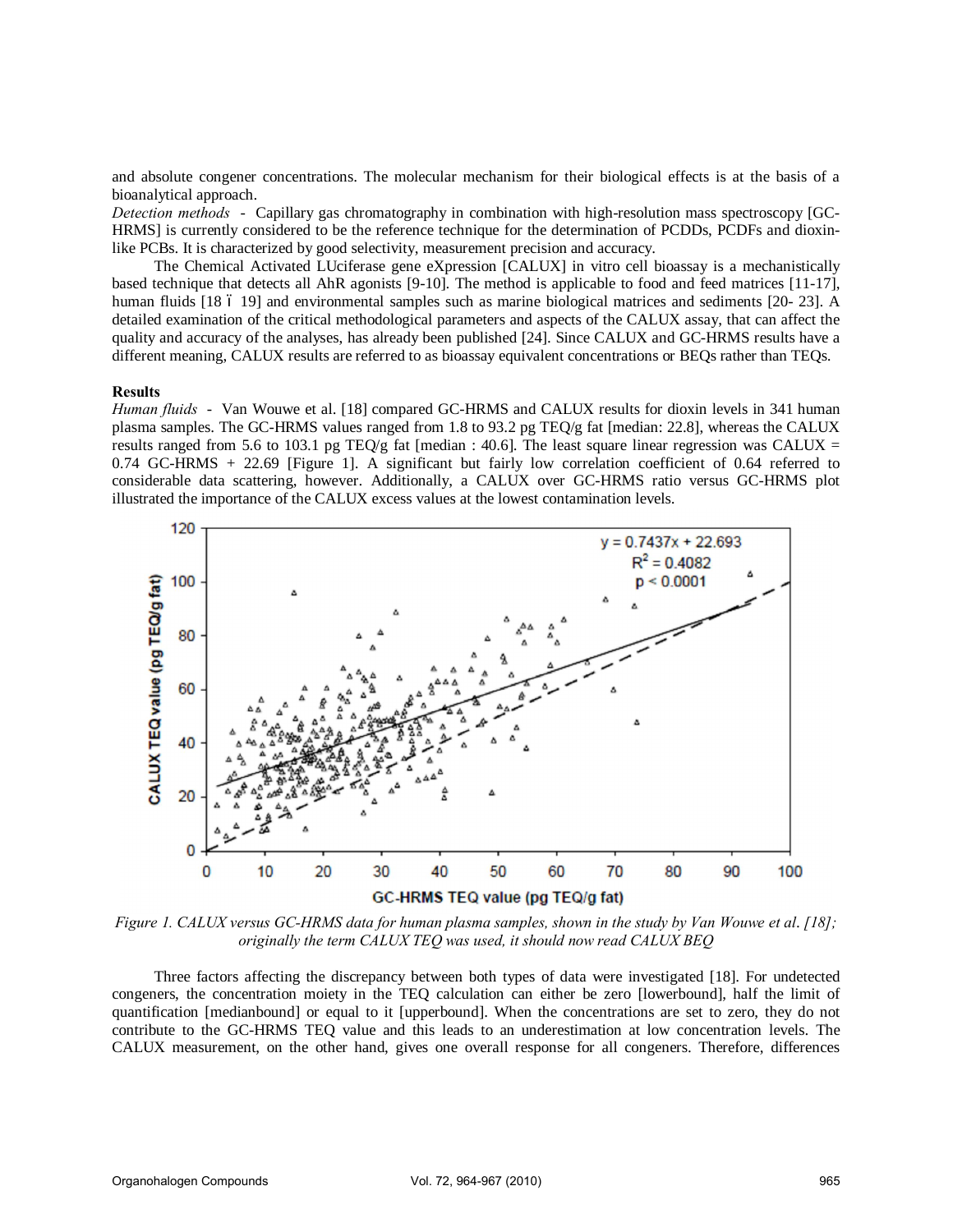between CALUX and GC-HRMS results will increase with increasing numbers of undetected congeners. Using lowerbound values instead of upperbound values reduced the differences or discrepancies by 6.9 pg TEQ/g fat or less, with highest reductions occurring for the lowest concentrations.

In CALUX applications differences between relative potency [REP] and TEF values must also be considered. To evaluate the differences, concentrations measured with GC-HRMS were multiplied with their corresponding REP values. The absolute differences between TEF-based and REP-based results amounted to 6.7 or less, whereby largest differences were observed for the higher concentrations. The combination of both the LOQ effect and the REP effect explained a decrease of approximately 40% [relative value], leaving room for additional effects such as the occurrence of many other AhR agonists.

According to Ericson Jogsten et al. [25] the levels of AhR-active polybrominated dibenzo-p-dioxins [PBDDs] and dibenzofurans PBDFs found in human adipose tissue samples can contribute for 14% to the TEQ value. The use of brominated flame retardants is likely to be a source for increased human and wildlife exposure to PBDDs and PBDFs [26]. Moreover, these compounds were shown to have similar potencies as their chlorinated counterparts by both enzyme immunoassay and CALUX bioassay [27]. They are unintentionally formed as impurities during the synthesis of polybrominated diphenylethers and are confirmed to occur in many different matrices.

*Detection of brominated dioxins in choline chloride - Reports about false non-compliant CALUX-results 6 the* samples were suspicious since their BEQ values were very high - with the widely used feed ingredient choline chloride led to an increased monitoring in the Netherlands.

Samples were tested with CALUX and some showed increased responses, corresponding to an estimated BEQ level of approximately 5 ng BEQ/kg. Analysis with GC-HRMS did not show any PCDD/Fs or dl-PCBs, confirming the previously observed false non-compliant results. Subsequent analysis of these samples by GC/TOF-MS revealed the presence of various flame retardants like polybrominated diphenylethers [PBDEs], tribromophenol and even a new octabrominated compound, called OBIND, in the positive samples. However, none of these are AhR agonists and, hence, they can not explain a CALUX response. The presence of brominated compounds and especially tribromophenol pointed to the contamination with PBDDs and PBDFs. This was confirmed at the European Union Reference Laboratory [28]. This second case study evidences that the combined use of a bioassay and a performant chemo-analytical method results in the detection as well as identification of potential novel risks. Of course, intensive monitoring programmes with screening assays and follow-up of false-positive samples is required.

#### **Discussion and conclusion**

Earlier studies have evidenced the AhR activity of multifold chemical compounds [24, 29]. A significant amount of information on planar aromatic hydrocarbon AhR ligands is already available but the actual spectrum of chemicals that can bind to and activate the AhR pathway encompasses many more chemicals, both synthetic and naturally occurring ones [29, 30]. Within the realm of the synthetic chemicals and their inherent impurities, that appear during the manufacturing procedures, multifold AhR agonists surface. As mentioned, they were found in human fluids as well as in food items. Widespread environmental contamination by these chemicals exists with increasing concentrations in air, water, soil, sediment, wildlife and humans.

The application of screening approaches such as CALUX measurements should, therefore, have two predominant objectives. On the one hand, screening approaches have a red-light-green-light function. This means that they can be of significant help during the control by the inspection authorities. Several authors [4-7] pleaded already for intensive screening to identify the suspected samples that must be sent to confirmatory GC-HRMS analysis. On the other hand, the extremely complex chemical mixtures that contaminate food and feed are but poorly evaluated by a GC-HRMS analysis, that is restricted to 29 chlorinated congeners. Obviously, TEQ values can never equal BEQ values. LOQ effects, REP effects and the occurrence of many AhR agonists are strong arguments for the observed differences between GC-HRMS and CALUX results. Every observed difference can be traced back to [multifold] molecules, however, and many of them might have a toxic potency. This should not go unnoticed.

The authors of the present paper strongly suggest that bioassays in combination with chemo-analytical methods should be the analysis tool par excellence for selection of non-compliant [e.g. food and feed items] and unacceptable [e.g. environment samples contaminations] as well as identification [quantitative analysis] of